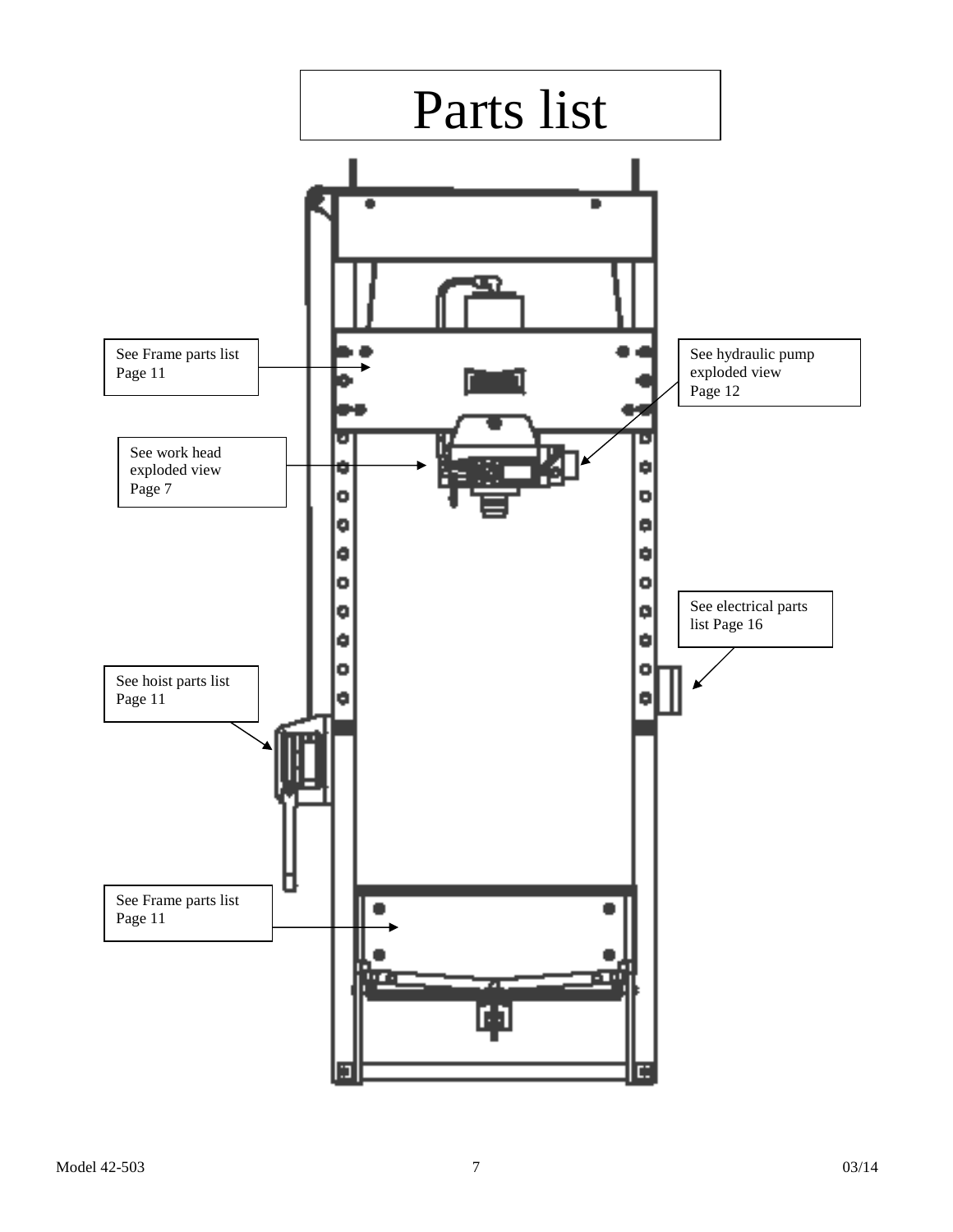

| <b>Item</b> | <b>Part Name</b>      | <b>Model</b><br>$25$ ton | <b>Model</b><br>50 ton | <b>Model</b><br>75 ton | <b>Model</b><br><b>150 ton</b> | Qty            |
|-------------|-----------------------|--------------------------|------------------------|------------------------|--------------------------------|----------------|
| N           | <b>Adaptor Flange</b> | 1067                     | 1181                   | 1400                   | 2029                           |                |
| M           | Nose Piece            | 942                      | 1150                   | 3276                   | 1987                           |                |
|             | Piston                | 35811                    | 35563                  | 35575                  | 35585                          |                |
| K           | Oil Seal              | 944                      | 1477                   | 1357                   | 1524                           |                |
| J           | <b>Piston Guide</b>   | 34322                    | 35562                  | 35573                  | 35592                          |                |
| Н           | Teflon wear ring      | 37038                    | 37045                  | 37050                  | 37055                          | $\overline{2}$ |
| G           | Palmetto ring         |                          |                        |                        | 37054                          |                |
| F           | Cylinder flange       | 86610                    | 35565                  | 35593                  | 83880                          |                |
| Е           | Back-up washer        | 37040                    | 37043                  | 37049                  | 37053                          |                |
| D           | O-rina                | 29637                    |                        | 37048                  | 25823                          |                |
| C           | Teflon wear ring      | 37036                    | 37041                  | 37046                  | 37051                          | 2              |
| B           | Palmetto Ring         |                          |                        |                        | 37052                          |                |
| A           | Cylinder              | 34321                    | 35561                  | 35589                  | 35584                          |                |
| N/A         | Complete assembly     | 707725                   | 708077                 | 708055                 | 708078                         |                |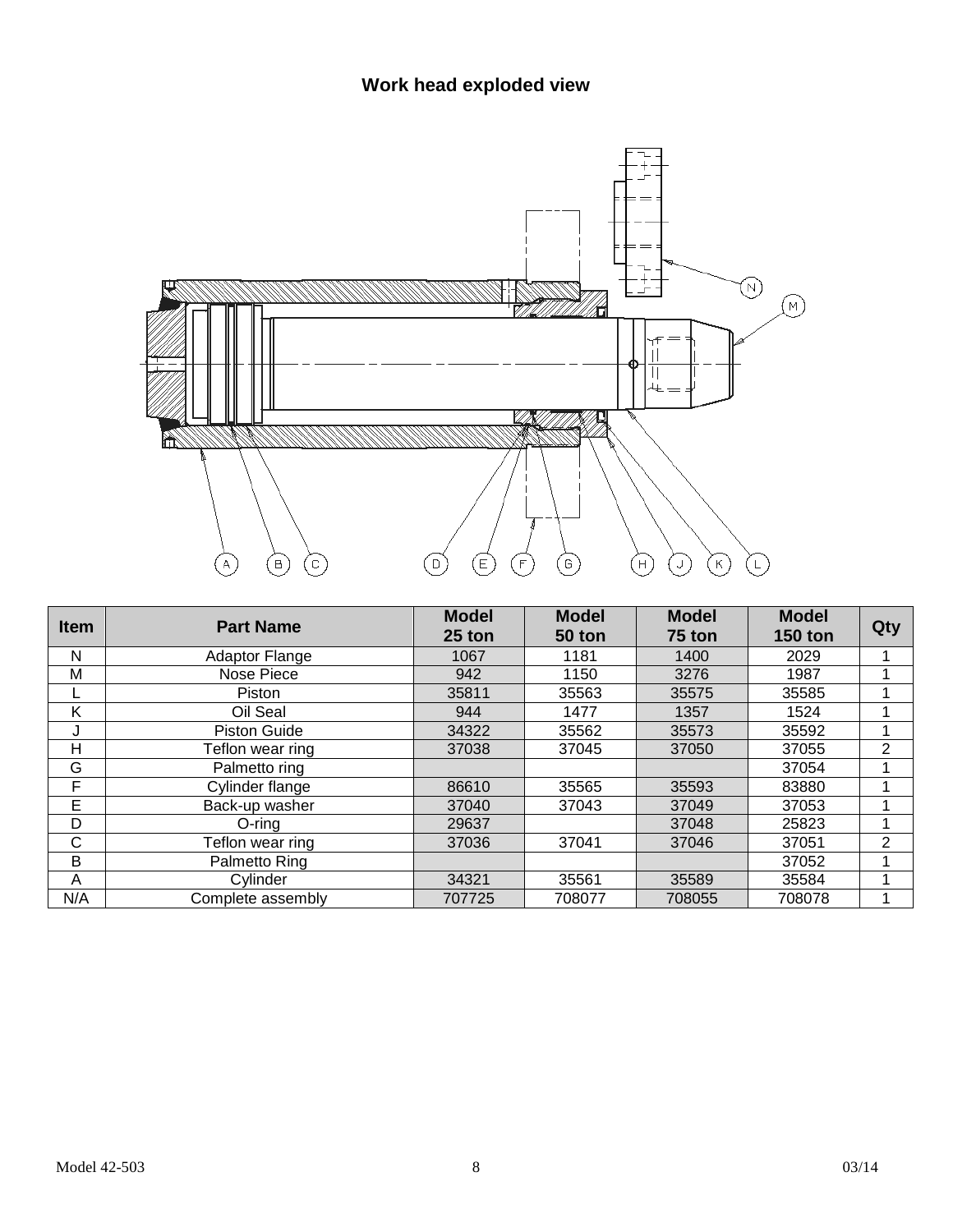### **Dynex Valve assembly Breakdown**

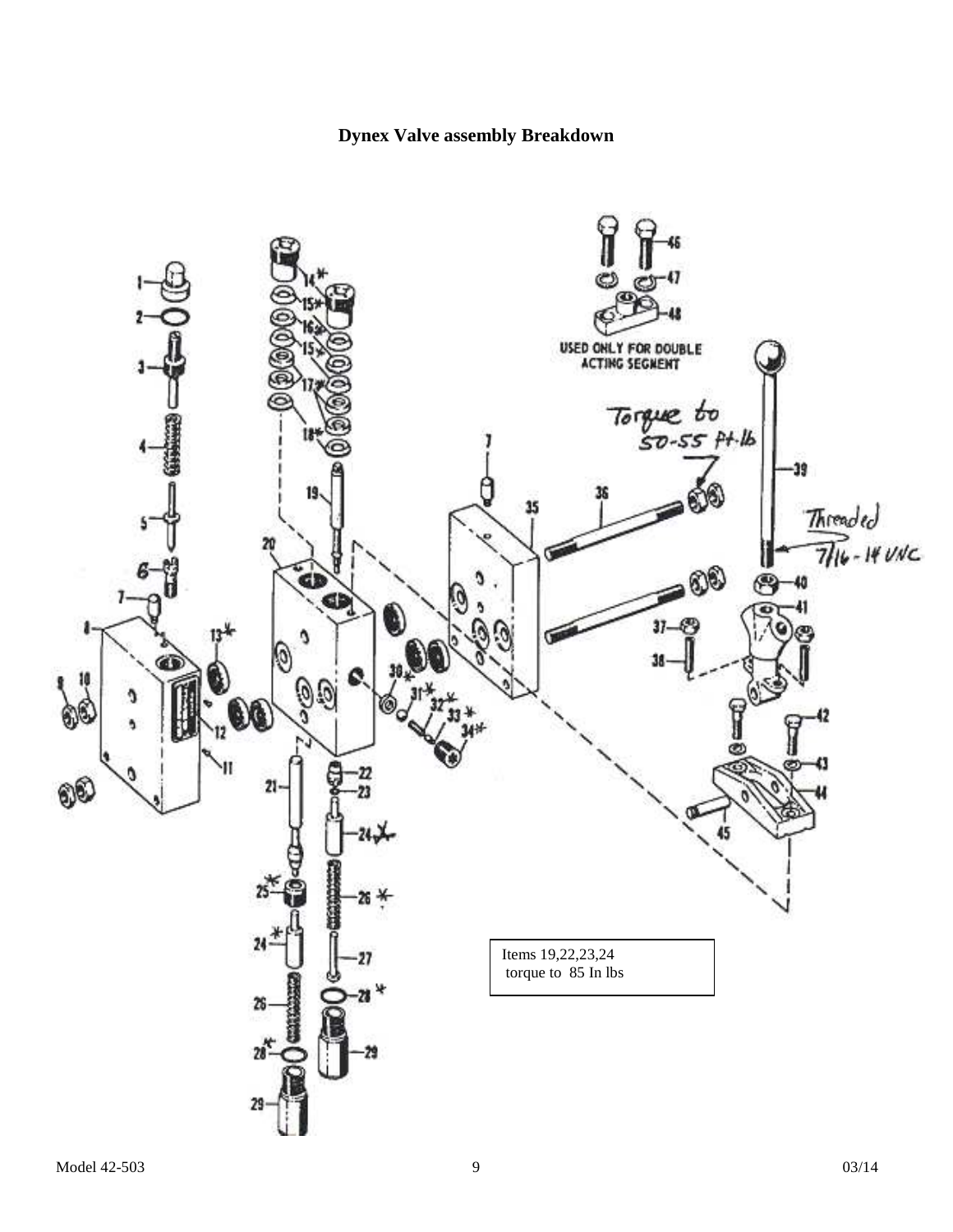| <b>Item</b> | <b>Part Name</b>                                                                                                                                                      | <b>Part number</b> |          |
|-------------|-----------------------------------------------------------------------------------------------------------------------------------------------------------------------|--------------------|----------|
| $2 - 6$     | Pressure head repair kit one each of 2-6                                                                                                                              | 54165              |          |
| 13          | Grommet                                                                                                                                                               | 47298              |          |
| 39          | Handle                                                                                                                                                                | 301328             |          |
| 41          | Saddle                                                                                                                                                                | 301329             |          |
| 48          | Dual valve operating lever                                                                                                                                            | 301330             |          |
| * Kit       | Valve segment unit repair kit, includes one each of items 25<br>and 30 thru 34, two each of items 14, 16, 18, 24, 26 and 28,<br>four each of 15 thru 17, 6 each of 13 | 67741              | 1 or $2$ |
| **Kit       | Segment replacement, includes one each of 19 thru 23, 25, 27,<br>30 thru 34, 41, 44 and 45, two each of 14, 16, 18, 24, 26, 28,<br>29, 37, 38, 42 and 43.             | 301735             |          |

\*Note: 1 pc. For a 3 way valve (new 3way valve part number is 29661) **These Dynex valves have all ½" NPT port sizes** 2 pc. For 4 way valve (new 4 way valve part number is 29662)

\*\* Note: This kit is completely assembled and pre tested and ready for service.

29662 Dynex valve replaces the Dake valve 26-300 and 26-302. Repair kit for the 26-300 is part number 710146. No repair kit available for the 26-302.

29661 Dynex valve replaces the Dake valve 26-301. Repair kit for the 26-301 is part number 710146.

**Note**: If replacing a Dake valve with a Dynex valve, the port location may be different than the Dake valve.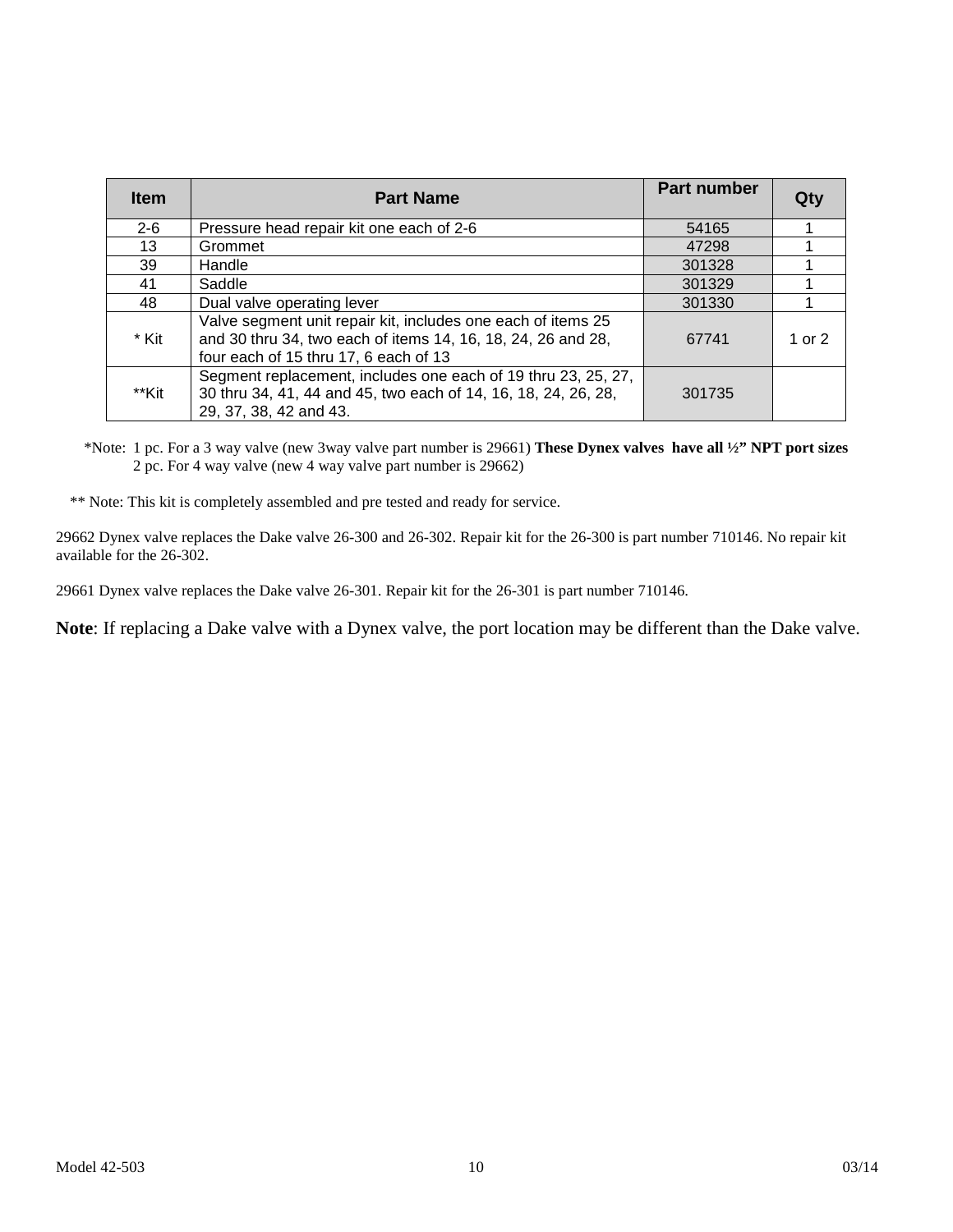## **Hoist breakdown**



**Figure 1**

| <b>Item</b> | <b>Part Name</b>                                                                         | <b>Model</b><br>25 ton | <b>Model</b><br><b>50 ton</b> | <b>Model</b><br>75 ton | <b>Model</b><br><b>150 ton</b> | Qty            |
|-------------|------------------------------------------------------------------------------------------|------------------------|-------------------------------|------------------------|--------------------------------|----------------|
| N/A         | Cable                                                                                    | 45954                  | 45954                         | 726                    | 726                            | 17             |
| N/A         | Cable clamp                                                                              | 583                    | 583                           | 991                    | 991                            | 4              |
| 19          | Hand crank assembly                                                                      | 701653                 | 701653                        | 701653                 | 701653                         |                |
| 20          | Worm shaft                                                                               | 742                    | 742                           | 1598                   | 1598                           | ◢              |
| 21A         | Retaining ring                                                                           | 43982                  | 43982                         | 43992                  | 43992                          | 2              |
| 21B         | Retaining ring                                                                           | 43983                  | 43983                         | 43983                  | 43983                          | $\overline{2}$ |
| 22          | Worm key                                                                                 | 746                    | 746                           | 1602                   | 1602                           |                |
| 23          | Worm                                                                                     | 744                    | 744                           | 1600                   | 1600                           | 1              |
| 24          | Hoist frame                                                                              | 739                    | 739                           | 1595                   | 1595                           |                |
| 25          | Hex cap screw                                                                            | 43335                  | 43335                         | 43335                  | 43335                          | 3              |
| 26          | Hex nut                                                                                  | 43912                  | 43912                         | 43912                  | 43912                          | 4              |
| 27          | Drum shaft                                                                               | 741                    | 741                           | 1597                   | 1597                           |                |
| 28          | Drum key                                                                                 | 745                    | 745                           | 1601                   | 1601                           |                |
| 29          | Worm gear                                                                                | 743                    | 743                           | 1599                   | 1599                           |                |
| 30          | Cable drum                                                                               | 740                    | 740                           | 1596                   | 1596                           |                |
| N/A         | Ratchet handle assembly                                                                  |                        |                               | 75582                  | 75582                          |                |
|             | <b>Complete Table Hoist Assembly</b><br>(Items 20, 21A, 21B, 22, 23, 24, 27, 28, 29, 30) | 700111-S               | 700111-S                      | 700104-S               | 700104-S                       |                |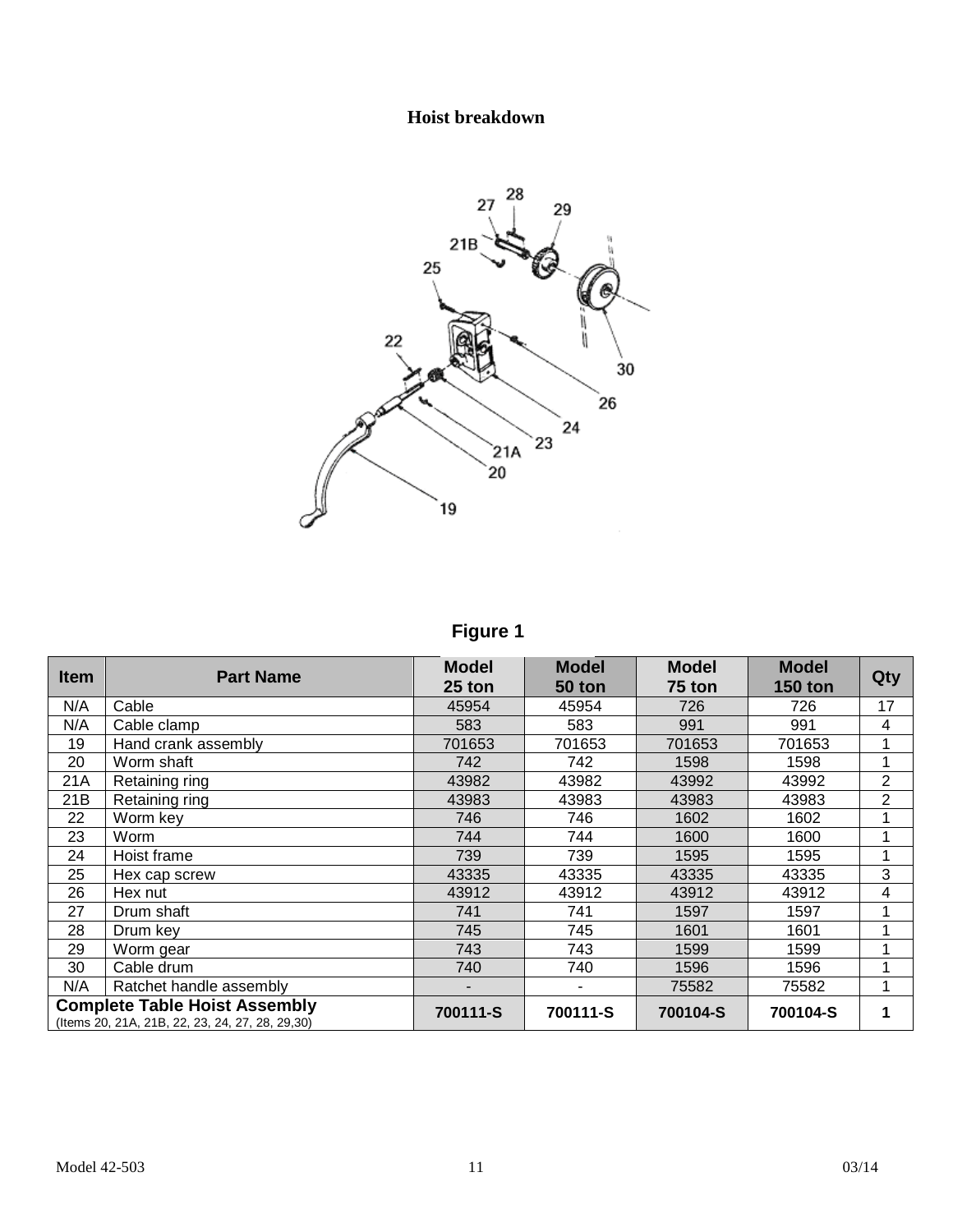#### **Table and frame part numbers No picture available**

|                         | <b>Part Name</b>                               | 25 ton                   | 50 ton                   | 75 ton                   | <b>150 ton</b>           | Qty                     |
|-------------------------|------------------------------------------------|--------------------------|--------------------------|--------------------------|--------------------------|-------------------------|
| 1                       | Pulley, Cable                                  | 1639                     |                          |                          |                          | 1                       |
| 1                       | Pulley, Cable                                  |                          | 1639                     |                          | $\blacksquare$           | $\overline{\mathbf{4}}$ |
| $\mathbf{1}$            | Pulley, Cable                                  |                          |                          | 1639                     | 1639                     | $\overline{\mathbf{4}}$ |
| $\overline{c}$          | Shaft, Cable Pulley                            | 1641                     | 1641                     | 1641                     | 1641                     | $\overline{1}$          |
| 3                       | Block Stop 3/4x2x3-1/2"                        | 1819                     | 1819                     | 1819                     | 1819                     | $\overline{8}$          |
| 4                       | Pin, Table                                     | 2256                     | 2256                     | $\overline{\phantom{a}}$ | $\blacksquare$           | $\overline{4}$          |
| $\overline{\mathbf{4}}$ | Pin, Table                                     | $\blacksquare$           | $\overline{\phantom{a}}$ | 2256                     | $\blacksquare$           | $\overline{6}$          |
| $\overline{\mathbf{4}}$ | Pin, Table                                     | $\overline{\phantom{a}}$ | $\overline{\phantom{a}}$ |                          | 1555                     | $\overline{6}$          |
| $\overline{5}$          | Shaft, Cable Pulley                            | 2698                     | 2698                     | 1640                     | 29510                    | $\overline{2}$          |
| 6                       | Screw, Hex Cap 1/2 - 13 x 1-1/4"               | 43348                    | 43348                    | 43348                    | 43348                    | $\overline{8}$          |
| $\overline{7}$          | Screw, Hex Cap 1/2-13x 3-1/4                   | 43356                    |                          | 43356                    |                          | $\overline{8}$          |
| $\overline{7}$          | Screw, Hex Cap 1/2-13x1-3/4 H300               | 43350                    | 43350                    | $\overline{\phantom{a}}$ | 43365                    | $\overline{2}$          |
| 8                       | Screw, 3/4x10-1 1/2 SHCS                       | 43371                    | 43371                    |                          | 43919                    | $\overline{12}$         |
| $\boldsymbol{9}$        | Screw, Soc Cap 5/16 - 18 x 3/4"                | 43433                    | 43433                    | 43433                    | 43433                    | $\,8\,$                 |
| 10                      | Screw, Soc Cap 3/8 - 16 x 1"                   | 43449                    | 43449                    | 43469                    | 43469                    | $\infty$                |
| 11                      | Screw, Soc Cap 3/8 - 16 1-3/4"                 | 43452                    | 43452                    | 43452                    |                          | $\overline{2}$          |
| 12                      | Screw, Soc Set 1/2 - 13 x 3/4 cup pt.          | 43600                    | 43600                    | 43600                    |                          | $\overline{12}$         |
| 33                      | Lock Washer 3/8"                               | 43645                    |                          | $\overline{\phantom{a}}$ | $\blacksquare$           | 10                      |
| 33                      | Lock Washer 1/2"                               |                          | 43647                    |                          | $\blacksquare$           | 16                      |
| 33                      | Lock Washer 1/2"                               | ٠                        | $\overline{\phantom{a}}$ | 43650                    | $\blacksquare$           | 12                      |
| 33                      | Lock Washer 1"                                 | $\blacksquare$           | 43647                    | 43647                    | $\blacksquare$           | 24                      |
| 13<br>14                | Lock Washer 1/2"<br>Screw, Soc cap 1/2-13x3/4" | 43647<br>43648           | 43648                    |                          | 43647                    | 16<br>20                |
| 15                      | Lock Washer, 3⁄4 H300                          | 43649                    | 43649                    | 43648<br>43649           | $\blacksquare$           | 24                      |
| $\overline{15}$         | Lock Washer 3/4" H300                          |                          |                          |                          | 43649                    | 16                      |
| 16                      | Nut, Hex 1/2-13 (Heavy)                        | 43916                    | 43916                    | 43916                    | 43916                    | 8                       |
| 17                      | Nut, Hex 5/8-11 (Heavy)                        | 43917                    | 43917                    | 43917                    |                          | 20                      |
| 17                      | Nut, Hex 3/4-10 H300                           | $\blacksquare$           |                          | $\overline{\phantom{a}}$ | 43919                    | 16                      |
|                         |                                                | 43947                    | 43947                    |                          |                          |                         |
| 18                      | Nut, Hex Jam, 7/8-14                           |                          |                          | 43947                    | 43947                    | 4                       |
| 19                      | Ring, Retaining                                | 43982                    | 43982                    | 43982                    | 43982                    | $\overline{6}$          |
| 20                      | Cable                                          | 45954                    | 45954                    |                          |                          | 24                      |
| 20                      | Cable                                          |                          | $\overline{\phantom{0}}$ | 45933                    | $\overline{\phantom{a}}$ | 26                      |
| 20                      | Cable                                          |                          | $\blacksquare$           |                          | 45933                    | 42                      |
| 21                      | Clamp, Cable                                   | 583                      | 583                      | 1607                     | 1607                     | $\overline{4}$          |
| $\overline{22}$         | Bearing, Camrol                                | 60900                    | 60900                    | 60900                    | 60900                    | $\overline{4}$          |
| 22                      |                                                |                          |                          |                          |                          | 4                       |
| 22                      |                                                |                          |                          |                          |                          | $\overline{4}$          |
| 23                      | Clamp, Toggle                                  | 60901                    | 60901                    | 60901                    | 60901                    | $\overline{2}$          |
| 24                      | Block, Lifting                                 | 60903                    | 60903                    | 60903                    |                          | $\overline{2}$          |
| 25                      | Bracket, Clamp                                 | 63381                    | 63381                    | 60809                    | 60809                    | $\overline{2}$          |
| 26                      | Lever, Rolling Table                           | 63382                    | 63382                    | 9928                     | 64210                    | $\overline{\mathbf{4}}$ |
| 27                      | Channel, Rolling Table                         | 63383                    | 63383                    |                          | $\blacksquare$           | $\overline{2}$          |
| 27                      | Channel, Rolling Table                         | $\overline{\phantom{a}}$ |                          | 60811                    | $\blacksquare$           | $\overline{2}$          |
| 27                      | Channel, Rolling Table                         |                          |                          |                          | 64214                    | $\overline{2}$          |
| 28                      | Support, Rolling Table RH                      | 63384                    | 63384                    | 60813                    | 64458                    | 1                       |
|                         |                                                |                          |                          |                          |                          | $\mathbf{1}$            |
| 28                      |                                                |                          |                          |                          | $\overline{\phantom{a}}$ |                         |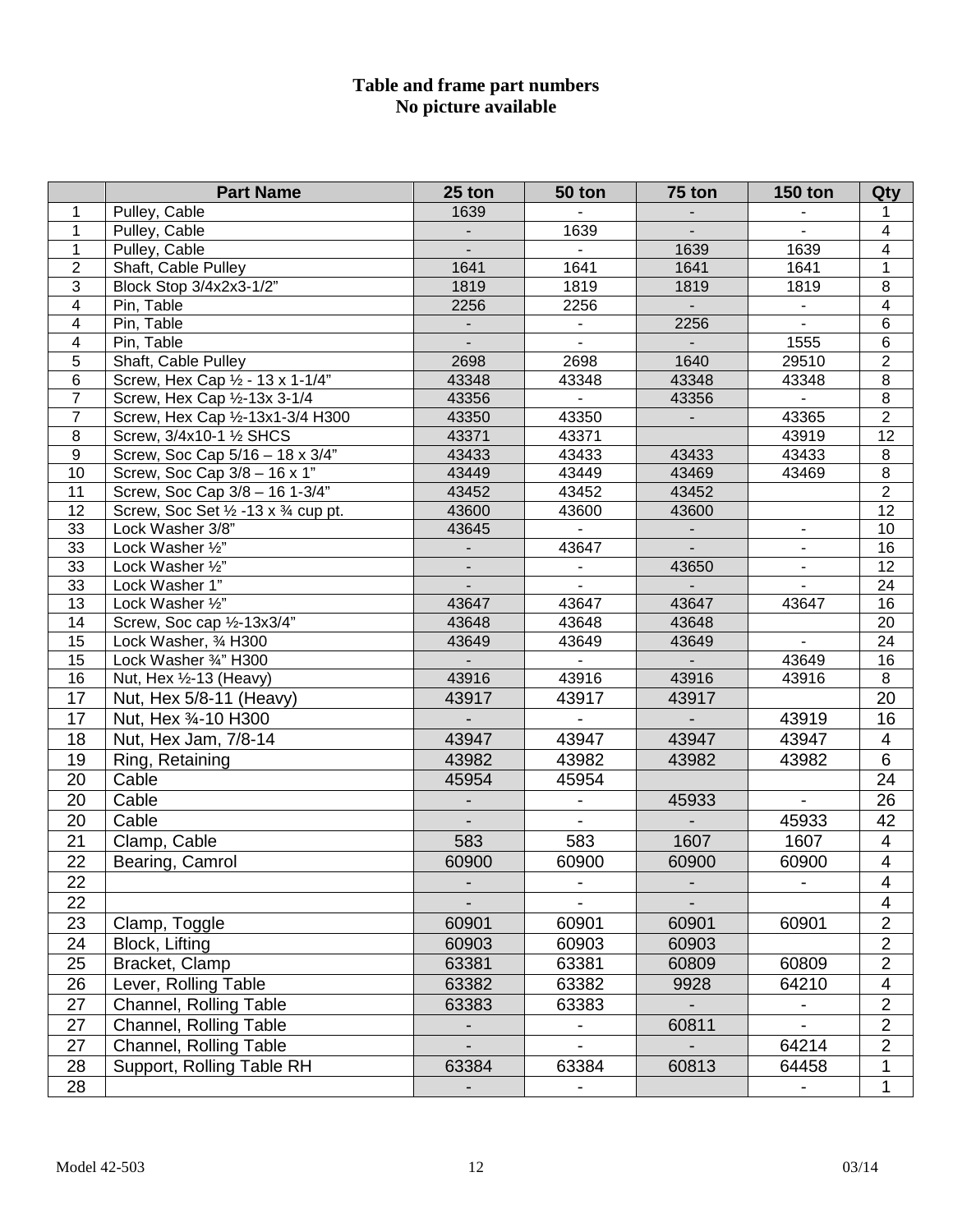| 28 |                       |                          |       |       |       |   |
|----|-----------------------|--------------------------|-------|-------|-------|---|
| 29 | Support, L.H. Rolling | 63385                    | 63385 | 60980 | 64459 |   |
| 30 | Frame                 | 65542                    | 63386 | 60902 | 64457 |   |
| 31 | Decal                 | 67881                    | 67881 | 67881 | 67881 |   |
| 32 | <b>Grease Fitting</b> | 44657                    | 44357 | 44357 | 44357 | 4 |
| 33 | Stop Bar, 1/4x2x6     | 64696                    | 64696 |       |       |   |
| 34 | Screw, Drive          | 70277                    | -     | 70277 | 70277 | 6 |
| 34 | Screw, Drive          | $\overline{\phantom{a}}$ | 70277 |       |       | 2 |
| 35 | <b>Table Spacer</b>   | 86486                    | 86486 |       | ٠     | 4 |
| 35 | <b>Table Spacer</b>   | $\overline{\phantom{a}}$ | -     | 86488 | 1553  | 8 |
| 35 |                       | -                        |       |       |       |   |
| 36 | <b>Table Plate</b>    |                          |       |       | 1534  | າ |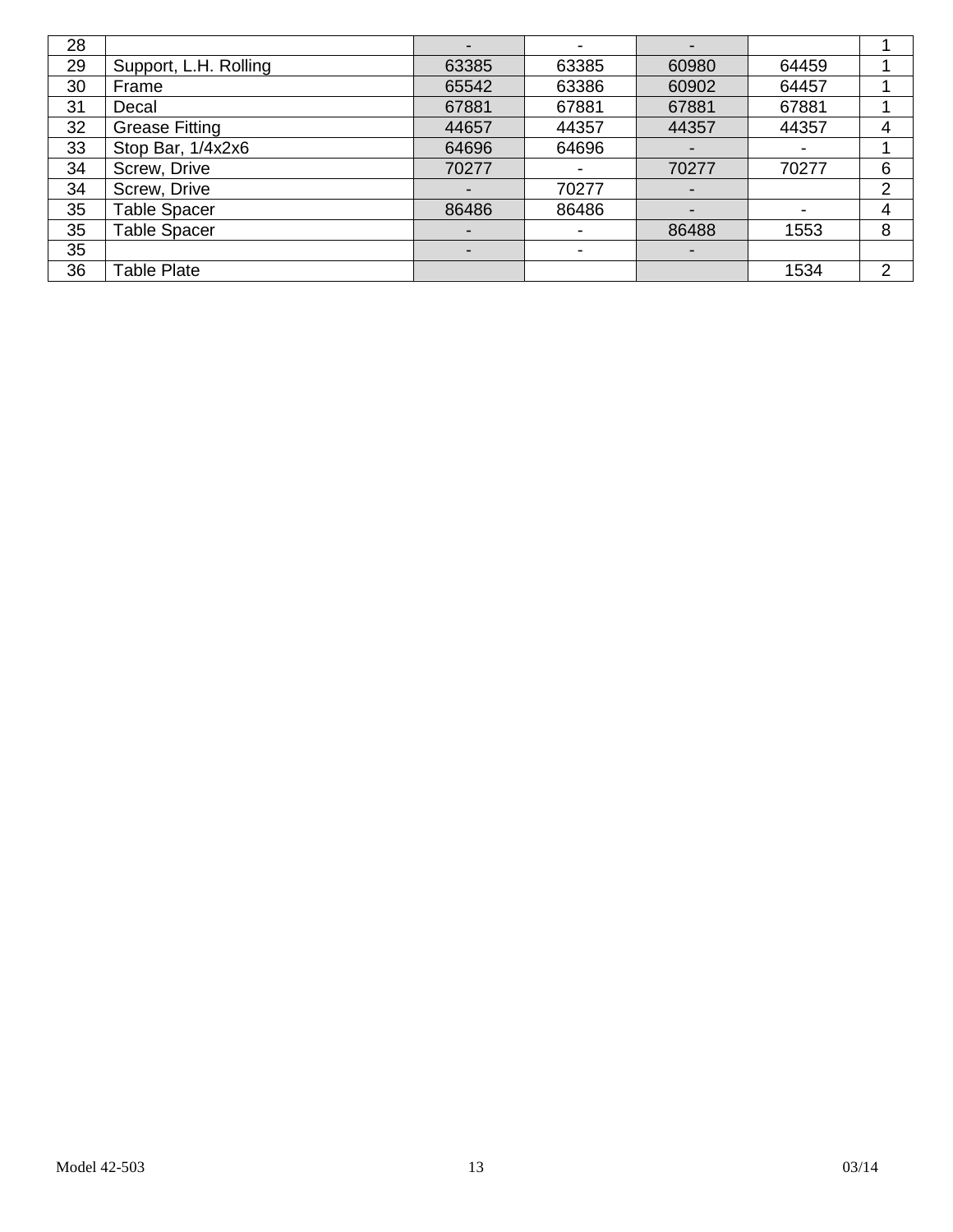# **THIS DIAGRAM IS FOR THE 25, 50 AND 75 TON MODELS ONLY**



#### **Electrical parts list**

| Part#  | Part description       |  |  |  |
|--------|------------------------|--|--|--|
| 302062 | Starter enclosure      |  |  |  |
| 302187 | Motor starter 220 volt |  |  |  |
| 302189 | Motor starter 440 volt |  |  |  |
| 301382 | Motor 2hp              |  |  |  |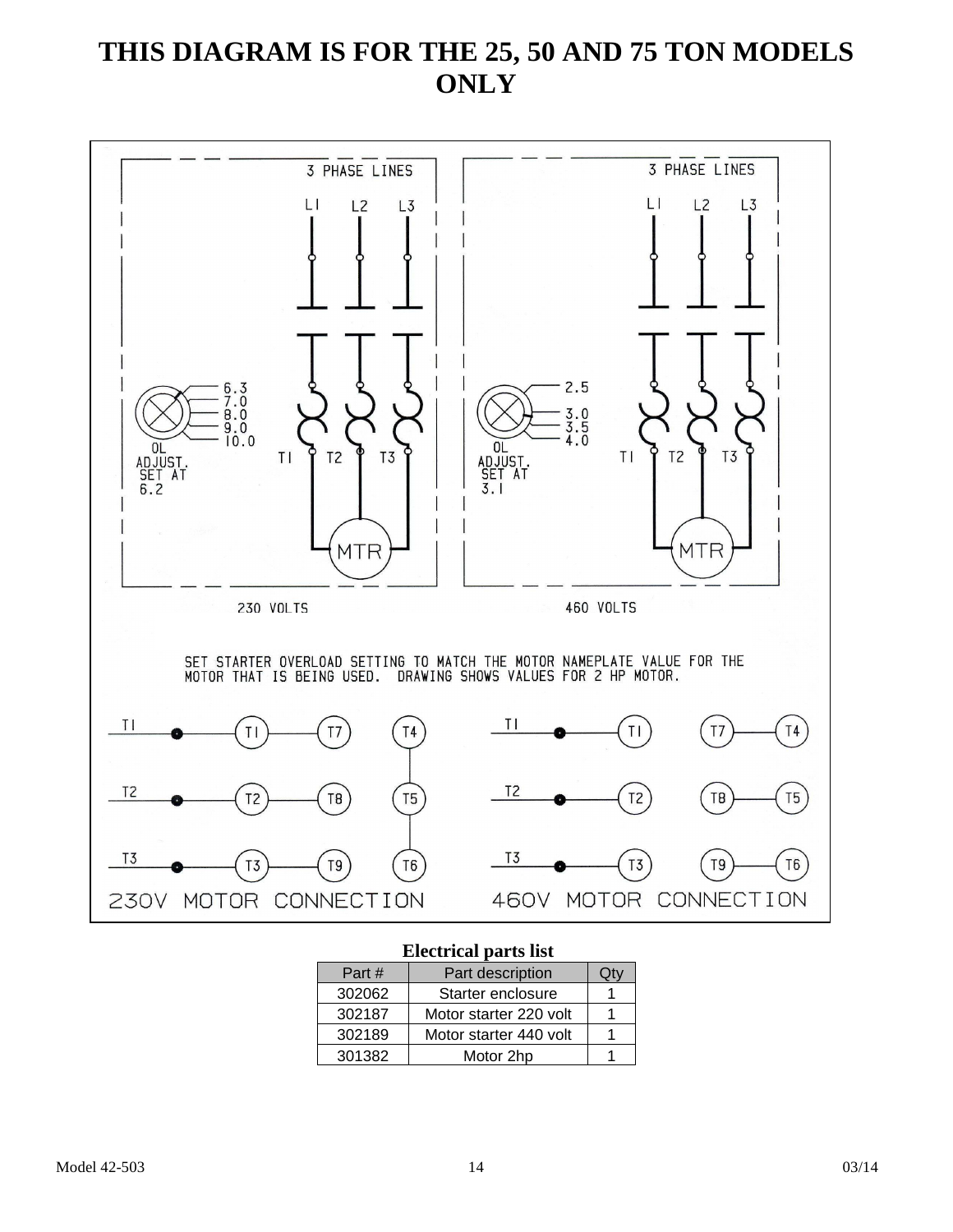

| Part# | Part description     |   |
|-------|----------------------|---|
| 66490 | Starter enclosure    |   |
| 70901 | Motor                |   |
|       | Heater overload (150 |   |
| 65649 | ton only) 430 volt   | з |
|       | Heater overload (150 |   |
| 66243 | ton only) 230 volt   | ว |